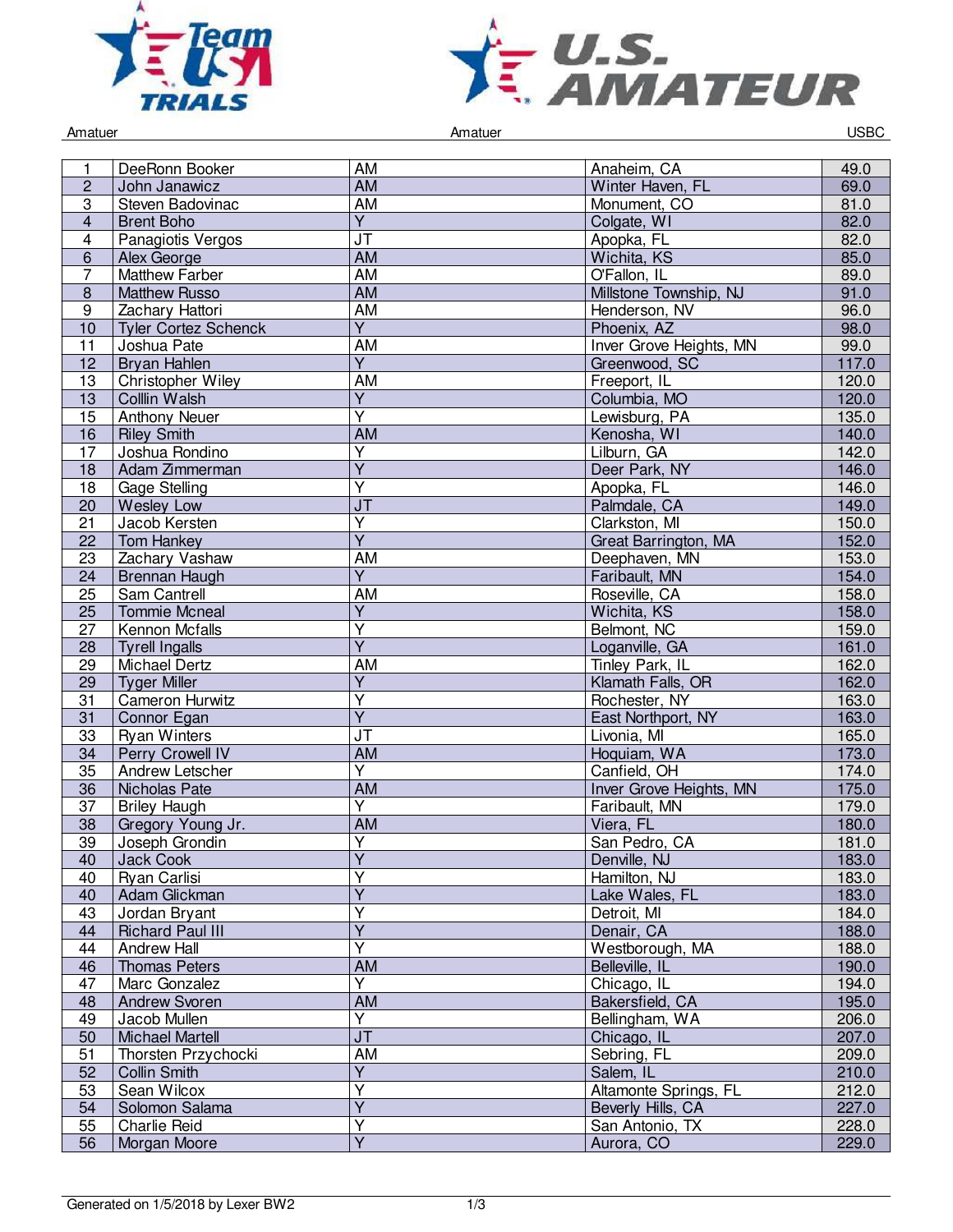



Amatuer Controller Controller Amatuer Amatuer Controller Controller Controller Controller Controller Controller

| Y<br>237.0<br>57<br>Alexander Sorge<br>Monmouth Junction, NJ<br>$\overline{Y}$<br>239.0<br>58<br>Hunter Machin<br>Dundalk, MD<br>Y<br>Highland, IN<br>239.0<br>Tyler Trombetta<br>58<br>$\overline{\mathsf{Y}}$<br>240.0<br>Cooper Tate<br>Vadnais Heights, MN<br>60<br>$\overline{\mathsf{Y}}$<br>Jordan Monnens<br>61<br>Ham Lake, MN<br>244.0<br>$\overline{Y}$<br>246.0<br>62<br>Henderson, NV<br>Joe Gerencser<br>Foothill Ranch, CA<br>250.0<br><b>Brandon Wanders</b><br>AM<br>63<br>256.0<br>Bryan Manno<br><b>AM</b><br>Singer Island, FL<br>64<br>256.0<br><b>Bradley Martin</b><br>AM<br>64<br>Lee's Summit, MO<br>$\overline{Y}$<br>261.0<br>66<br><b>Wyatt Smith</b><br>Cape Coral, FL<br>$\overline{\mathsf{Y}}$<br>66<br>261.0<br>Alec Keplinger<br>Coldwater, MI<br>$\overline{\mathsf{Y}}$<br>269.0<br>Springfield, MO<br>68<br>Spencer Robarge<br>Kyler McDonald<br>AM<br>Vandalia, OH<br>270.0<br>69<br>$\overline{Y}$<br>271.0<br>70<br>Alec Karr<br>Fremont, NE<br>$\overline{Y}$<br>$\overline{70}$<br><b>TJ Rock</b><br>271.0<br>Henderson, NV<br>$\overline{\mathsf{Y}}$<br>273.0<br>$\overline{72}$<br>Alex Acosta<br>Bolingbrook, IL<br>273.0<br>72<br>Kyle Andrews<br>AM<br>Vista, CA<br>276.0<br>Fairport Harbor, OH<br>Casey Cohagan<br><b>AM</b><br>74<br><b>AM</b><br>278.0<br>75<br>Covina, CA<br>Kevin Jones<br>$\overline{Y}$<br>282.0<br>76<br>Crest Hill. IL<br>Jordan Chavez<br>$\overline{77}$<br><b>AM</b><br>Jacob Klein<br>East Islip, NY<br>283.0<br>$\overline{Y}$<br>285.0<br><b>Connell Kelleher</b><br>Chicago, IL<br>78<br>$\overline{\mathsf{Y}}$<br>Butner, NC<br>290.0<br>79<br>Steven Faulkner<br>$\overline{Y}$<br>291.0<br>Brick, NJ<br>80<br><b>Andrew Lazarchick</b><br>$\overline{Y}$<br>291.0<br><b>Andrew Cannuli</b><br>Moorestown, NJ<br>80<br><b>AM</b><br>293.0<br>82<br>Jacob Gill<br>Albuquerque, NM<br>294.0<br>83<br><b>Reynante Cabatbat</b><br>AM<br>Westminster, CA<br>$\overline{Y}$<br><b>Brandon Mooney</b><br>Roscoe, IL<br>294.0<br>83<br>$\overline{\mathsf{Y}}$<br>303.0<br>85<br>Swartz Creek, MI<br>Chase Kaufman<br>$\overline{\mathsf{Y}}$<br>305.0<br>Dean Vargo<br>86<br>Richmond Heights, OH<br><b>AM</b><br>87<br><b>Timothy Gruendler</b><br>306.0<br>St. Louis, MO<br>$\overline{\mathsf{Y}}$<br>307.0<br>Odessa, FL<br>88<br>Benjamin Hardin<br>$\overline{Y}$<br>308.0<br>Nick Archacki<br>89<br>Saegertown, PA<br>$\overline{Y}$<br>311.0<br>90<br>Zachary Singer<br>Buffalo Grove, IL<br>Y<br>91<br>Nolan Hughes<br>Raleigh, NC<br>321.0 |
|------------------------------------------------------------------------------------------------------------------------------------------------------------------------------------------------------------------------------------------------------------------------------------------------------------------------------------------------------------------------------------------------------------------------------------------------------------------------------------------------------------------------------------------------------------------------------------------------------------------------------------------------------------------------------------------------------------------------------------------------------------------------------------------------------------------------------------------------------------------------------------------------------------------------------------------------------------------------------------------------------------------------------------------------------------------------------------------------------------------------------------------------------------------------------------------------------------------------------------------------------------------------------------------------------------------------------------------------------------------------------------------------------------------------------------------------------------------------------------------------------------------------------------------------------------------------------------------------------------------------------------------------------------------------------------------------------------------------------------------------------------------------------------------------------------------------------------------------------------------------------------------------------------------------------------------------------------------------------------------------------------------------------------------------------------------------------------------------------------------------------------------------------------------------------------------------------------------------------------------------------------------------------------------------------------------------------------------------------------------------------------------------------------------------------------------------------------------------------------------------------------------------------------|
|                                                                                                                                                                                                                                                                                                                                                                                                                                                                                                                                                                                                                                                                                                                                                                                                                                                                                                                                                                                                                                                                                                                                                                                                                                                                                                                                                                                                                                                                                                                                                                                                                                                                                                                                                                                                                                                                                                                                                                                                                                                                                                                                                                                                                                                                                                                                                                                                                                                                                                                                    |
|                                                                                                                                                                                                                                                                                                                                                                                                                                                                                                                                                                                                                                                                                                                                                                                                                                                                                                                                                                                                                                                                                                                                                                                                                                                                                                                                                                                                                                                                                                                                                                                                                                                                                                                                                                                                                                                                                                                                                                                                                                                                                                                                                                                                                                                                                                                                                                                                                                                                                                                                    |
|                                                                                                                                                                                                                                                                                                                                                                                                                                                                                                                                                                                                                                                                                                                                                                                                                                                                                                                                                                                                                                                                                                                                                                                                                                                                                                                                                                                                                                                                                                                                                                                                                                                                                                                                                                                                                                                                                                                                                                                                                                                                                                                                                                                                                                                                                                                                                                                                                                                                                                                                    |
|                                                                                                                                                                                                                                                                                                                                                                                                                                                                                                                                                                                                                                                                                                                                                                                                                                                                                                                                                                                                                                                                                                                                                                                                                                                                                                                                                                                                                                                                                                                                                                                                                                                                                                                                                                                                                                                                                                                                                                                                                                                                                                                                                                                                                                                                                                                                                                                                                                                                                                                                    |
|                                                                                                                                                                                                                                                                                                                                                                                                                                                                                                                                                                                                                                                                                                                                                                                                                                                                                                                                                                                                                                                                                                                                                                                                                                                                                                                                                                                                                                                                                                                                                                                                                                                                                                                                                                                                                                                                                                                                                                                                                                                                                                                                                                                                                                                                                                                                                                                                                                                                                                                                    |
|                                                                                                                                                                                                                                                                                                                                                                                                                                                                                                                                                                                                                                                                                                                                                                                                                                                                                                                                                                                                                                                                                                                                                                                                                                                                                                                                                                                                                                                                                                                                                                                                                                                                                                                                                                                                                                                                                                                                                                                                                                                                                                                                                                                                                                                                                                                                                                                                                                                                                                                                    |
|                                                                                                                                                                                                                                                                                                                                                                                                                                                                                                                                                                                                                                                                                                                                                                                                                                                                                                                                                                                                                                                                                                                                                                                                                                                                                                                                                                                                                                                                                                                                                                                                                                                                                                                                                                                                                                                                                                                                                                                                                                                                                                                                                                                                                                                                                                                                                                                                                                                                                                                                    |
|                                                                                                                                                                                                                                                                                                                                                                                                                                                                                                                                                                                                                                                                                                                                                                                                                                                                                                                                                                                                                                                                                                                                                                                                                                                                                                                                                                                                                                                                                                                                                                                                                                                                                                                                                                                                                                                                                                                                                                                                                                                                                                                                                                                                                                                                                                                                                                                                                                                                                                                                    |
|                                                                                                                                                                                                                                                                                                                                                                                                                                                                                                                                                                                                                                                                                                                                                                                                                                                                                                                                                                                                                                                                                                                                                                                                                                                                                                                                                                                                                                                                                                                                                                                                                                                                                                                                                                                                                                                                                                                                                                                                                                                                                                                                                                                                                                                                                                                                                                                                                                                                                                                                    |
|                                                                                                                                                                                                                                                                                                                                                                                                                                                                                                                                                                                                                                                                                                                                                                                                                                                                                                                                                                                                                                                                                                                                                                                                                                                                                                                                                                                                                                                                                                                                                                                                                                                                                                                                                                                                                                                                                                                                                                                                                                                                                                                                                                                                                                                                                                                                                                                                                                                                                                                                    |
|                                                                                                                                                                                                                                                                                                                                                                                                                                                                                                                                                                                                                                                                                                                                                                                                                                                                                                                                                                                                                                                                                                                                                                                                                                                                                                                                                                                                                                                                                                                                                                                                                                                                                                                                                                                                                                                                                                                                                                                                                                                                                                                                                                                                                                                                                                                                                                                                                                                                                                                                    |
|                                                                                                                                                                                                                                                                                                                                                                                                                                                                                                                                                                                                                                                                                                                                                                                                                                                                                                                                                                                                                                                                                                                                                                                                                                                                                                                                                                                                                                                                                                                                                                                                                                                                                                                                                                                                                                                                                                                                                                                                                                                                                                                                                                                                                                                                                                                                                                                                                                                                                                                                    |
|                                                                                                                                                                                                                                                                                                                                                                                                                                                                                                                                                                                                                                                                                                                                                                                                                                                                                                                                                                                                                                                                                                                                                                                                                                                                                                                                                                                                                                                                                                                                                                                                                                                                                                                                                                                                                                                                                                                                                                                                                                                                                                                                                                                                                                                                                                                                                                                                                                                                                                                                    |
|                                                                                                                                                                                                                                                                                                                                                                                                                                                                                                                                                                                                                                                                                                                                                                                                                                                                                                                                                                                                                                                                                                                                                                                                                                                                                                                                                                                                                                                                                                                                                                                                                                                                                                                                                                                                                                                                                                                                                                                                                                                                                                                                                                                                                                                                                                                                                                                                                                                                                                                                    |
|                                                                                                                                                                                                                                                                                                                                                                                                                                                                                                                                                                                                                                                                                                                                                                                                                                                                                                                                                                                                                                                                                                                                                                                                                                                                                                                                                                                                                                                                                                                                                                                                                                                                                                                                                                                                                                                                                                                                                                                                                                                                                                                                                                                                                                                                                                                                                                                                                                                                                                                                    |
|                                                                                                                                                                                                                                                                                                                                                                                                                                                                                                                                                                                                                                                                                                                                                                                                                                                                                                                                                                                                                                                                                                                                                                                                                                                                                                                                                                                                                                                                                                                                                                                                                                                                                                                                                                                                                                                                                                                                                                                                                                                                                                                                                                                                                                                                                                                                                                                                                                                                                                                                    |
|                                                                                                                                                                                                                                                                                                                                                                                                                                                                                                                                                                                                                                                                                                                                                                                                                                                                                                                                                                                                                                                                                                                                                                                                                                                                                                                                                                                                                                                                                                                                                                                                                                                                                                                                                                                                                                                                                                                                                                                                                                                                                                                                                                                                                                                                                                                                                                                                                                                                                                                                    |
|                                                                                                                                                                                                                                                                                                                                                                                                                                                                                                                                                                                                                                                                                                                                                                                                                                                                                                                                                                                                                                                                                                                                                                                                                                                                                                                                                                                                                                                                                                                                                                                                                                                                                                                                                                                                                                                                                                                                                                                                                                                                                                                                                                                                                                                                                                                                                                                                                                                                                                                                    |
|                                                                                                                                                                                                                                                                                                                                                                                                                                                                                                                                                                                                                                                                                                                                                                                                                                                                                                                                                                                                                                                                                                                                                                                                                                                                                                                                                                                                                                                                                                                                                                                                                                                                                                                                                                                                                                                                                                                                                                                                                                                                                                                                                                                                                                                                                                                                                                                                                                                                                                                                    |
|                                                                                                                                                                                                                                                                                                                                                                                                                                                                                                                                                                                                                                                                                                                                                                                                                                                                                                                                                                                                                                                                                                                                                                                                                                                                                                                                                                                                                                                                                                                                                                                                                                                                                                                                                                                                                                                                                                                                                                                                                                                                                                                                                                                                                                                                                                                                                                                                                                                                                                                                    |
|                                                                                                                                                                                                                                                                                                                                                                                                                                                                                                                                                                                                                                                                                                                                                                                                                                                                                                                                                                                                                                                                                                                                                                                                                                                                                                                                                                                                                                                                                                                                                                                                                                                                                                                                                                                                                                                                                                                                                                                                                                                                                                                                                                                                                                                                                                                                                                                                                                                                                                                                    |
|                                                                                                                                                                                                                                                                                                                                                                                                                                                                                                                                                                                                                                                                                                                                                                                                                                                                                                                                                                                                                                                                                                                                                                                                                                                                                                                                                                                                                                                                                                                                                                                                                                                                                                                                                                                                                                                                                                                                                                                                                                                                                                                                                                                                                                                                                                                                                                                                                                                                                                                                    |
|                                                                                                                                                                                                                                                                                                                                                                                                                                                                                                                                                                                                                                                                                                                                                                                                                                                                                                                                                                                                                                                                                                                                                                                                                                                                                                                                                                                                                                                                                                                                                                                                                                                                                                                                                                                                                                                                                                                                                                                                                                                                                                                                                                                                                                                                                                                                                                                                                                                                                                                                    |
|                                                                                                                                                                                                                                                                                                                                                                                                                                                                                                                                                                                                                                                                                                                                                                                                                                                                                                                                                                                                                                                                                                                                                                                                                                                                                                                                                                                                                                                                                                                                                                                                                                                                                                                                                                                                                                                                                                                                                                                                                                                                                                                                                                                                                                                                                                                                                                                                                                                                                                                                    |
|                                                                                                                                                                                                                                                                                                                                                                                                                                                                                                                                                                                                                                                                                                                                                                                                                                                                                                                                                                                                                                                                                                                                                                                                                                                                                                                                                                                                                                                                                                                                                                                                                                                                                                                                                                                                                                                                                                                                                                                                                                                                                                                                                                                                                                                                                                                                                                                                                                                                                                                                    |
|                                                                                                                                                                                                                                                                                                                                                                                                                                                                                                                                                                                                                                                                                                                                                                                                                                                                                                                                                                                                                                                                                                                                                                                                                                                                                                                                                                                                                                                                                                                                                                                                                                                                                                                                                                                                                                                                                                                                                                                                                                                                                                                                                                                                                                                                                                                                                                                                                                                                                                                                    |
|                                                                                                                                                                                                                                                                                                                                                                                                                                                                                                                                                                                                                                                                                                                                                                                                                                                                                                                                                                                                                                                                                                                                                                                                                                                                                                                                                                                                                                                                                                                                                                                                                                                                                                                                                                                                                                                                                                                                                                                                                                                                                                                                                                                                                                                                                                                                                                                                                                                                                                                                    |
|                                                                                                                                                                                                                                                                                                                                                                                                                                                                                                                                                                                                                                                                                                                                                                                                                                                                                                                                                                                                                                                                                                                                                                                                                                                                                                                                                                                                                                                                                                                                                                                                                                                                                                                                                                                                                                                                                                                                                                                                                                                                                                                                                                                                                                                                                                                                                                                                                                                                                                                                    |
|                                                                                                                                                                                                                                                                                                                                                                                                                                                                                                                                                                                                                                                                                                                                                                                                                                                                                                                                                                                                                                                                                                                                                                                                                                                                                                                                                                                                                                                                                                                                                                                                                                                                                                                                                                                                                                                                                                                                                                                                                                                                                                                                                                                                                                                                                                                                                                                                                                                                                                                                    |
|                                                                                                                                                                                                                                                                                                                                                                                                                                                                                                                                                                                                                                                                                                                                                                                                                                                                                                                                                                                                                                                                                                                                                                                                                                                                                                                                                                                                                                                                                                                                                                                                                                                                                                                                                                                                                                                                                                                                                                                                                                                                                                                                                                                                                                                                                                                                                                                                                                                                                                                                    |
|                                                                                                                                                                                                                                                                                                                                                                                                                                                                                                                                                                                                                                                                                                                                                                                                                                                                                                                                                                                                                                                                                                                                                                                                                                                                                                                                                                                                                                                                                                                                                                                                                                                                                                                                                                                                                                                                                                                                                                                                                                                                                                                                                                                                                                                                                                                                                                                                                                                                                                                                    |
|                                                                                                                                                                                                                                                                                                                                                                                                                                                                                                                                                                                                                                                                                                                                                                                                                                                                                                                                                                                                                                                                                                                                                                                                                                                                                                                                                                                                                                                                                                                                                                                                                                                                                                                                                                                                                                                                                                                                                                                                                                                                                                                                                                                                                                                                                                                                                                                                                                                                                                                                    |
|                                                                                                                                                                                                                                                                                                                                                                                                                                                                                                                                                                                                                                                                                                                                                                                                                                                                                                                                                                                                                                                                                                                                                                                                                                                                                                                                                                                                                                                                                                                                                                                                                                                                                                                                                                                                                                                                                                                                                                                                                                                                                                                                                                                                                                                                                                                                                                                                                                                                                                                                    |
|                                                                                                                                                                                                                                                                                                                                                                                                                                                                                                                                                                                                                                                                                                                                                                                                                                                                                                                                                                                                                                                                                                                                                                                                                                                                                                                                                                                                                                                                                                                                                                                                                                                                                                                                                                                                                                                                                                                                                                                                                                                                                                                                                                                                                                                                                                                                                                                                                                                                                                                                    |
| $\overline{\mathsf{Y}}$<br>323.0<br>92<br><b>Bradley Nakamura</b><br>Pearl City, HI                                                                                                                                                                                                                                                                                                                                                                                                                                                                                                                                                                                                                                                                                                                                                                                                                                                                                                                                                                                                                                                                                                                                                                                                                                                                                                                                                                                                                                                                                                                                                                                                                                                                                                                                                                                                                                                                                                                                                                                                                                                                                                                                                                                                                                                                                                                                                                                                                                                |
| Michael Kicmal<br>AM<br>LaGrange, IL<br>324.0<br>93                                                                                                                                                                                                                                                                                                                                                                                                                                                                                                                                                                                                                                                                                                                                                                                                                                                                                                                                                                                                                                                                                                                                                                                                                                                                                                                                                                                                                                                                                                                                                                                                                                                                                                                                                                                                                                                                                                                                                                                                                                                                                                                                                                                                                                                                                                                                                                                                                                                                                |
| Ÿ<br>93<br>Dawson Miller<br>Huntingtown, MD<br>324.0                                                                                                                                                                                                                                                                                                                                                                                                                                                                                                                                                                                                                                                                                                                                                                                                                                                                                                                                                                                                                                                                                                                                                                                                                                                                                                                                                                                                                                                                                                                                                                                                                                                                                                                                                                                                                                                                                                                                                                                                                                                                                                                                                                                                                                                                                                                                                                                                                                                                               |
| $\overline{\mathsf{Y}}$<br>325.0<br>95<br>Nicholas Sommer<br>Roscoe, IL                                                                                                                                                                                                                                                                                                                                                                                                                                                                                                                                                                                                                                                                                                                                                                                                                                                                                                                                                                                                                                                                                                                                                                                                                                                                                                                                                                                                                                                                                                                                                                                                                                                                                                                                                                                                                                                                                                                                                                                                                                                                                                                                                                                                                                                                                                                                                                                                                                                            |
| AM<br>Deephaven, MN<br>326.0<br>96<br><b>Charles Vashaw</b>                                                                                                                                                                                                                                                                                                                                                                                                                                                                                                                                                                                                                                                                                                                                                                                                                                                                                                                                                                                                                                                                                                                                                                                                                                                                                                                                                                                                                                                                                                                                                                                                                                                                                                                                                                                                                                                                                                                                                                                                                                                                                                                                                                                                                                                                                                                                                                                                                                                                        |
| $\overline{Y}$<br>96<br>Orlando, FL<br>326.0<br>Daniel Bolan                                                                                                                                                                                                                                                                                                                                                                                                                                                                                                                                                                                                                                                                                                                                                                                                                                                                                                                                                                                                                                                                                                                                                                                                                                                                                                                                                                                                                                                                                                                                                                                                                                                                                                                                                                                                                                                                                                                                                                                                                                                                                                                                                                                                                                                                                                                                                                                                                                                                       |
| <b>AM</b><br>327.0<br>98<br>Ronald Davis Jr<br>Lanham, MD                                                                                                                                                                                                                                                                                                                                                                                                                                                                                                                                                                                                                                                                                                                                                                                                                                                                                                                                                                                                                                                                                                                                                                                                                                                                                                                                                                                                                                                                                                                                                                                                                                                                                                                                                                                                                                                                                                                                                                                                                                                                                                                                                                                                                                                                                                                                                                                                                                                                          |
| AM<br>330.0<br>99<br>Alex Abieras<br>Tustin, CA                                                                                                                                                                                                                                                                                                                                                                                                                                                                                                                                                                                                                                                                                                                                                                                                                                                                                                                                                                                                                                                                                                                                                                                                                                                                                                                                                                                                                                                                                                                                                                                                                                                                                                                                                                                                                                                                                                                                                                                                                                                                                                                                                                                                                                                                                                                                                                                                                                                                                    |
| $\overline{Y}$<br>331.0<br>100<br>Donovan Thomas<br>Longmont, CO                                                                                                                                                                                                                                                                                                                                                                                                                                                                                                                                                                                                                                                                                                                                                                                                                                                                                                                                                                                                                                                                                                                                                                                                                                                                                                                                                                                                                                                                                                                                                                                                                                                                                                                                                                                                                                                                                                                                                                                                                                                                                                                                                                                                                                                                                                                                                                                                                                                                   |
| Y<br>Rossville, IN<br>100<br>Jakob Sisk<br>331.0                                                                                                                                                                                                                                                                                                                                                                                                                                                                                                                                                                                                                                                                                                                                                                                                                                                                                                                                                                                                                                                                                                                                                                                                                                                                                                                                                                                                                                                                                                                                                                                                                                                                                                                                                                                                                                                                                                                                                                                                                                                                                                                                                                                                                                                                                                                                                                                                                                                                                   |
| $\overline{Y}$<br>333.0<br>102<br><b>Gunther Grinde</b><br>Prior Lake, MN                                                                                                                                                                                                                                                                                                                                                                                                                                                                                                                                                                                                                                                                                                                                                                                                                                                                                                                                                                                                                                                                                                                                                                                                                                                                                                                                                                                                                                                                                                                                                                                                                                                                                                                                                                                                                                                                                                                                                                                                                                                                                                                                                                                                                                                                                                                                                                                                                                                          |
| Υ<br>103<br>Hunter Kempton<br>Buzzards Bay, MA<br>335.0                                                                                                                                                                                                                                                                                                                                                                                                                                                                                                                                                                                                                                                                                                                                                                                                                                                                                                                                                                                                                                                                                                                                                                                                                                                                                                                                                                                                                                                                                                                                                                                                                                                                                                                                                                                                                                                                                                                                                                                                                                                                                                                                                                                                                                                                                                                                                                                                                                                                            |
| <b>AM</b><br>337.0<br>Aiea, HI<br>104<br>Jacob Fukuyama                                                                                                                                                                                                                                                                                                                                                                                                                                                                                                                                                                                                                                                                                                                                                                                                                                                                                                                                                                                                                                                                                                                                                                                                                                                                                                                                                                                                                                                                                                                                                                                                                                                                                                                                                                                                                                                                                                                                                                                                                                                                                                                                                                                                                                                                                                                                                                                                                                                                            |
| $\overline{Y}$<br>338.0<br>105<br>Mason Moore<br>Aurora, CO                                                                                                                                                                                                                                                                                                                                                                                                                                                                                                                                                                                                                                                                                                                                                                                                                                                                                                                                                                                                                                                                                                                                                                                                                                                                                                                                                                                                                                                                                                                                                                                                                                                                                                                                                                                                                                                                                                                                                                                                                                                                                                                                                                                                                                                                                                                                                                                                                                                                        |
| <b>AM</b><br>Northfield, OH<br>342.0<br>106<br>Ryan Liederbach                                                                                                                                                                                                                                                                                                                                                                                                                                                                                                                                                                                                                                                                                                                                                                                                                                                                                                                                                                                                                                                                                                                                                                                                                                                                                                                                                                                                                                                                                                                                                                                                                                                                                                                                                                                                                                                                                                                                                                                                                                                                                                                                                                                                                                                                                                                                                                                                                                                                     |
| Y<br>342.0<br>106<br><b>Blake Earnest</b><br>Wood River, NE                                                                                                                                                                                                                                                                                                                                                                                                                                                                                                                                                                                                                                                                                                                                                                                                                                                                                                                                                                                                                                                                                                                                                                                                                                                                                                                                                                                                                                                                                                                                                                                                                                                                                                                                                                                                                                                                                                                                                                                                                                                                                                                                                                                                                                                                                                                                                                                                                                                                        |
| <b>AM</b><br>344.0<br>San Diego, CA<br>108<br>Ryan Pastorino                                                                                                                                                                                                                                                                                                                                                                                                                                                                                                                                                                                                                                                                                                                                                                                                                                                                                                                                                                                                                                                                                                                                                                                                                                                                                                                                                                                                                                                                                                                                                                                                                                                                                                                                                                                                                                                                                                                                                                                                                                                                                                                                                                                                                                                                                                                                                                                                                                                                       |
| AM<br>352.0<br>Faribault, MN<br>109<br>Reed Ross                                                                                                                                                                                                                                                                                                                                                                                                                                                                                                                                                                                                                                                                                                                                                                                                                                                                                                                                                                                                                                                                                                                                                                                                                                                                                                                                                                                                                                                                                                                                                                                                                                                                                                                                                                                                                                                                                                                                                                                                                                                                                                                                                                                                                                                                                                                                                                                                                                                                                   |
| AM<br>366.0<br>110<br>Kevin Valmonte<br>Upland, CA                                                                                                                                                                                                                                                                                                                                                                                                                                                                                                                                                                                                                                                                                                                                                                                                                                                                                                                                                                                                                                                                                                                                                                                                                                                                                                                                                                                                                                                                                                                                                                                                                                                                                                                                                                                                                                                                                                                                                                                                                                                                                                                                                                                                                                                                                                                                                                                                                                                                                 |
| $\overline{Y}$<br>Selma, TX<br>366.0<br>110<br>Parker Johnson                                                                                                                                                                                                                                                                                                                                                                                                                                                                                                                                                                                                                                                                                                                                                                                                                                                                                                                                                                                                                                                                                                                                                                                                                                                                                                                                                                                                                                                                                                                                                                                                                                                                                                                                                                                                                                                                                                                                                                                                                                                                                                                                                                                                                                                                                                                                                                                                                                                                      |
| $\overline{Y}$<br>112<br><b>Chase Fernandez</b><br>Pearl City, HI<br>368.0                                                                                                                                                                                                                                                                                                                                                                                                                                                                                                                                                                                                                                                                                                                                                                                                                                                                                                                                                                                                                                                                                                                                                                                                                                                                                                                                                                                                                                                                                                                                                                                                                                                                                                                                                                                                                                                                                                                                                                                                                                                                                                                                                                                                                                                                                                                                                                                                                                                         |